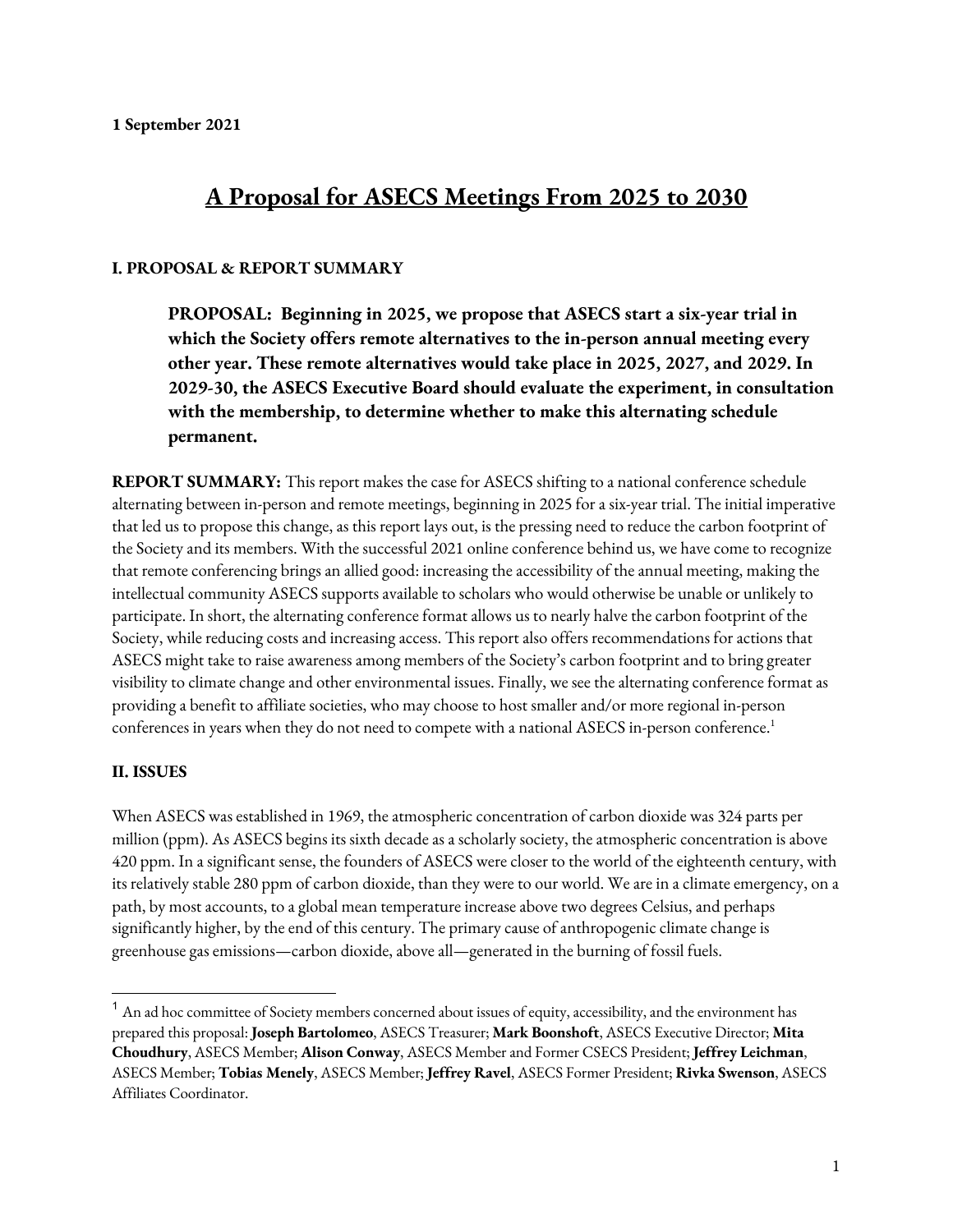There is no more historically urgent task than decarbonization. In recent years, universities, corporations, and nations have all pledged to achieve net zero carbon emissions. The University of California aims to achieve carbon neutrality by 2025 (though it is relying on questionable carbon offsets to achieve this). Apple claims that it will be carbon neutral by 2030. More than 60 countries have pledged carbon neutrality by 2050.

The carbon footprint of a scholarly society such as ASECS derives primarily from flights to the annual conference. While the precise footprint of a given conference varies based on its size and location, national inperson conferences are estimated to have a carbon footprint of between 65 times and 200 times that of a remote conference. A roundtrip flight between SFO and JFK emits around 1.5 metric tons of carbon dioxide equivalents per passenger. The average carbon footprint of an American or Canadian is around 15 metric tons per year (compared with a global average of around four metric tons). To limit warming to 1.5 degrees Celsius, as called for by the Paris Climate Accord, emissions would need to drop to around 1.6 metric tons per person annually. In other words, a single passenger's roundtrip cross-country flight uses up almost all of their annual carbon emission allotment, according to the Paris calculations.

In the early months of Covid-19, some commentators proposed that the pandemic might provide an opportunity for us to reexamine our habits, institutions, and infrastructures. "The virus," as Kim Stanley Robinson wrote in the *New Yorker*, "is rewriting our imaginations. What felt impossible has become thinkable." The 2021 ASECS annual meeting provided an unexpected and heroically organized test case for future remote conferences. By many accounts, it was a great success. The online platform allowed us to meet as a society and share our research one year after the canceled 2020 meeting. It also showcased the potential advantages of virtual conferencing. Recorded sessions allow us to watch talks that we would have otherwise missed. As many of us discovered in our remote teaching, the chat box opens up a secondary medium for asking questions and making comments, allowing more perspectives to be shared. Future remote conferences might support asynchronous online discussion forums, allowing conversations to continue for weeks after a session. Recorded content can be archived. Most importantly, the remote format, as we learned at the presidential session on the "Carbon Footprint of ASECS," made the annual meeting accessible to scholars unable or unlikely to attend in-person meetings.

In addition to halving our society's carbon footprint, moving to an alternating conference format would increase the accessibility of our conference and the intellectual community it supports. As biologists Cassandra Raby and Joah Madden observe in an article in *Ecology and Evolution*, "in-person conferences provide barriers for delegate attendance, despite steps to make these events more inclusive, and could therefore be driving inequality within academia." Nicole Lee Shroeder, a PhD candidate in History at the University of Virginia and the founder of the Disabled Academic Collective, writes about the challenges disabled people face in accessing in-person academic meetings. "Digital conferences," she tweeted in the days after ASECS 2021, "suit my access needs." At the presidential session, we heard from an independent scholar who noted that she is unable to attend in-person conferences due to the expense of travel and registration. Several members referred to the accessibility advantages of remote conferences and regional conferences at the "Inclusion, Accessibility and Equitable Involvement" breakout session at the 18 August ASECS town hall meeting.

A biennial remote conference would also increase access to the society for the many members (and potential members) without access to research and travel funds. Graduate students, independent scholars, precariously employed scholars, and even tenure-track faculty may find the cost of travel to the annual conference prohibitive. There are also scholars who are choosing to fly less or not at all as part of a commitment to reducing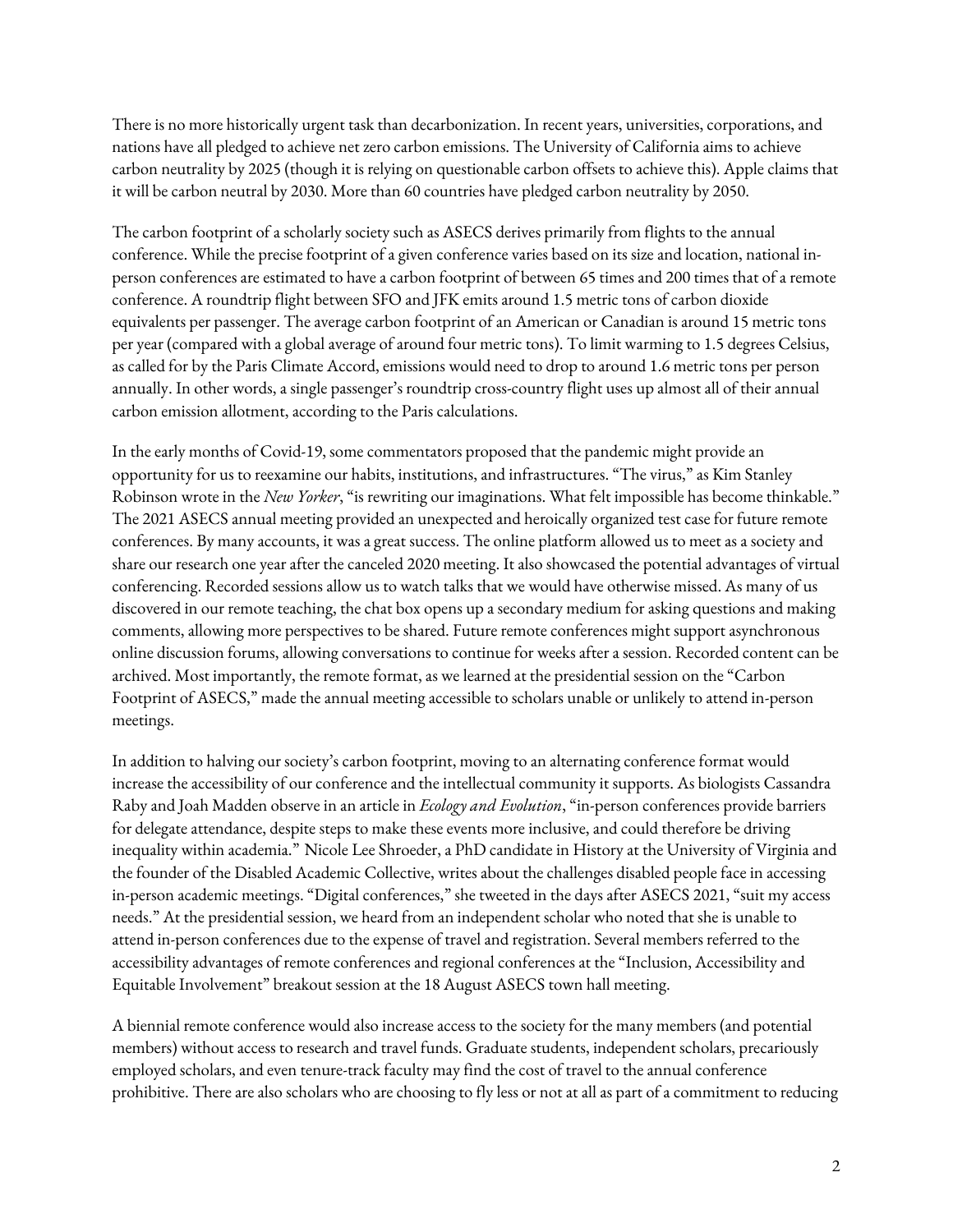individual carbon emissions. As the climate emergency intensifies over the next decade, it is likely that more and more members of ASECS will be looking for less carbon intensive ways to participate in scholarly community.

There are drawbacks of a shift to a biennial in-person national meeting. Members look forward to the annual conference as an opportunity to catch up with friends and colleagues. Certain types of convivial interaction, informal conversation, and serendipitous meetings occur only at an in-person conference. Such drawbacks must be weighed against the benefits of shifting to an alternating conference format: significantly lowering the carbon footprint of ASECS and its members, increasing accessibility, and, potentially, redirecting attention to less carbon-intensive regional in-person meetings in years when the national ASECS conference meets remotely.

### **III. LESSONS FROM OTHER SCHOLARLY SOCIETIES**

Scholars across the disciplines have begun calling for a significant rethinking of carbon intensive academic conferencing and have begun experimenting with alternative formats, even before the pandemic-enforced experimentation of the past eighteen months. In April 2019, Caroline Levine and eleven other scholars published a letter in *Inside Higher Ed* arguing that "our institutional practices should shift to reduce academic air travel." Earth scientists, unsurprisingly, have been at the forefront of initiatives—such as "No Fly Climate Sci"—to draw attention to the carbon footprint of academic travel and develop alternatives.

The Environmental Humanities Initiative at UC-Santa Barbara has hosted a number of flightless academic conferences, starting with "Climate Change: Views from the Humanities" in 2016. In 2019, the Department of English at Georgetown organized a flightless conference on "Ecology and Religion in the Nineteenth Century," with four regional nodes and a digital livestream. The North American Victorian Studies Association has planned a Flightless NAVSA in 2024, with meetings at regional hubs. This was the result of a long conversation within NAVSA, led by Dino Felluga. The model they proposed, before the pandemic, was a national conference alternating every other year with regional hub conferences. The 2024 conference is a trial of this model. Beyond the carbon footprint, a central justification for the hub model was avoiding the expense, headache, and environmental irresponsibility of using big corporate hotels (at least every other year), which is also an advantage of our approach. We believe that the virtual ASECS 2021 has shown the effectiveness of remote conferencing, and that this model is simpler and more accessible than the centrally-planned hub model, especially given the opportunity for regional and affiliate societies to plan their own in-person meetings in years when ASECS is scheduled to meet remotely.

The Association for the Study of Literature and the Environment (ASLE) has, since its founding in 1992, met biennially. It is a flourishing and growing scholarly society.

### **IV. OUR CARBON FOOTPRINT BETWEEN NOW AND 2025**

The first opening in the ASECS annual meeting schedule is in 2025; the Society has already signed hotel contracts for Baltimore (2022), St. Louis (2023), Toronto (2024), and Philadelphia (2026). The next section of this report makes the case for a biennial meeting launch in 2025. In this section, we want to suggest some actions the Society might take before 2025 to reduce its carbon footprint and raise climate change awareness among the membership. These actions fall into two categories: actions we might take each year in the run-up to the annual meeting and its aftermath, and long-term goals we might pursue that are not tied to our annual calendar.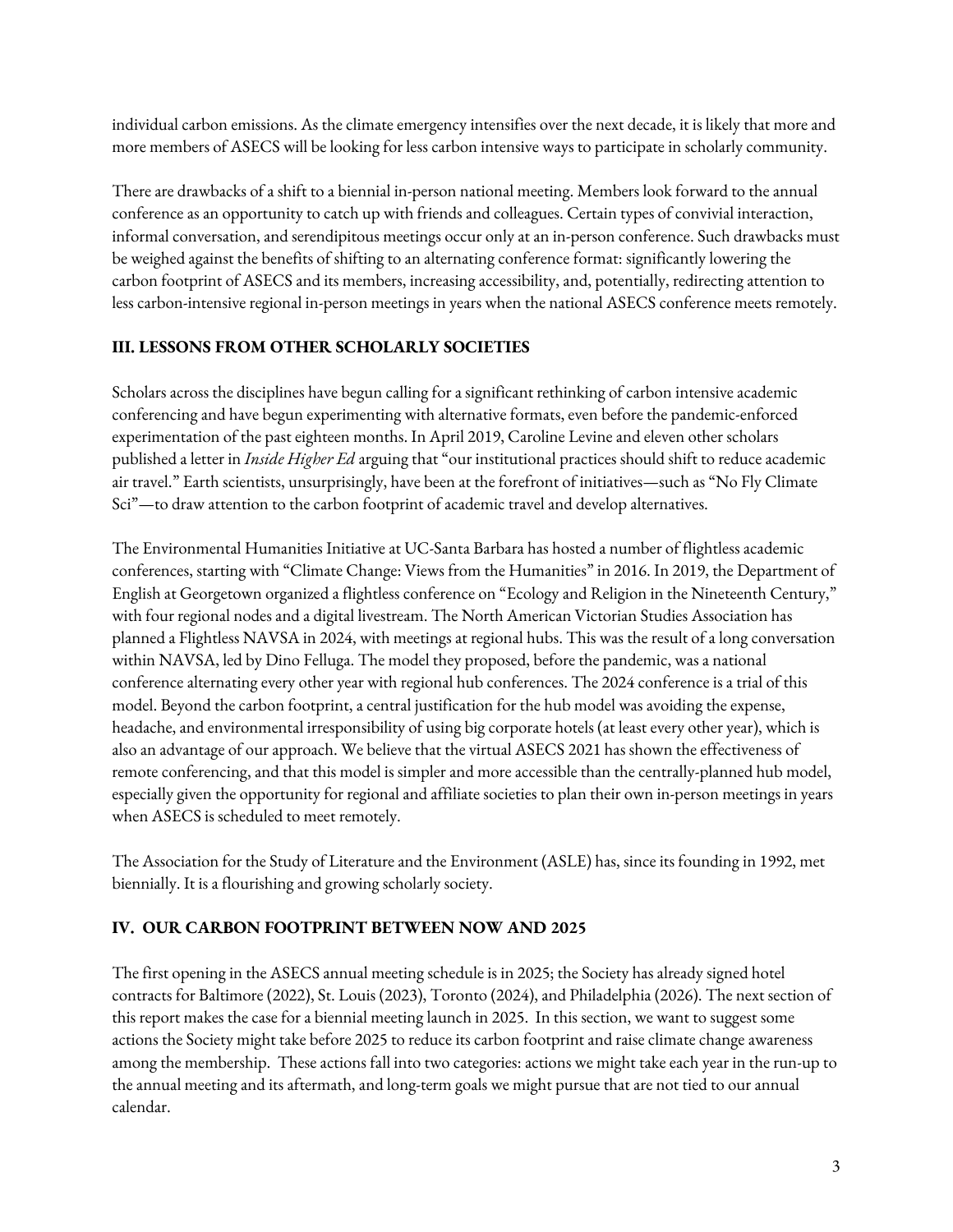First, we recommend that the Society conduct a poll of its members in Fall 2021 to ascertain membership views on alternate-year meetings, beginning with the open year in 2025. Such a poll would determine support for the alternate-year proposal set forth below, and it would also put the matter before the membership in a concrete manner that would lead to the actions we recommend below. We provide a draft survey as **Appendix A** to this report. Second, we propose piloting a ride-sharing page on the Society's web site that would allow members within driving range of Baltimore to carpool to and from the conference. We might also include links to Amtrak and bus service to Baltimore from the major East Coast population centers. We should explore whether Amtrak would offer discounts to our conference attendees. If this initiative is successful, we should continue it for St. Louis in 2023 and Toronto in 2024. After the Baltimore meeting, we should use an online carbon footprint tracker to estimate our footprint. An easily used, freely available tracker can be found here. We should continue this practice after the 2023 and 2024 meetings as well, to chart our effectiveness in reducing our carbon footprint over time.

The Society should also consider buying carbon offsets after each in-person meeting to mitigate our environmental impact. We might wish to add a small carbon offset charge to the meeting registration fee to pay for offsets. That said, carbon offsets are controversial. Some of the projects to which donations are made oversell their impact, while some critics argue that governments and individuals should take on the work of reducing their own carbon footprints, rather than assuaging their guilt by making donations to carbon offset projects. For an introduction, see the MIT Climate Portal page on carbon offsets. If the Society chooses to purchase offsets, the Executive Board should constitute a committee, perhaps chaired by the Society's Treasurer, to determine the most effective and responsible places to purchase them. Reliable guides to available options include the Voluntary Gold Standard and the Verra Standards for a Sustainable Future.

In addition, we might rely on the Society's publications and the energies of its caucuses to raise the visibility of climate change issues among the membership. For example, we might suggest that the editor of *Eighteenth-Century Studies* consider a themed issue devoted to environmental approaches to the eighteenth century. We might ask the editors of *Studies in Eighteenth-Century Culture* to make additional efforts to solicit for each year's volume papers which touch on issues of climate, history, and culture in the eighteenth century. We should include a regular column on environmental issues in the triannual online News Circular published by the Business Office. Regarding our caucuses, we might encourage the Science Studies Caucus to focus on these issues in its annual panel and in its outreach work throughout the year. Furthermore, we should ask the Executive Board to establish an Environmental Humanities Caucus and provide it with seed funds. This newly constituted caucus might choose to join forces with the Science Studies Caucus to raise environmental awareness among our members. Finally, we might encourage members to submit panel proposals for the 2023 ISECS meeting in Rome, although a virtual panel for the Rome conference would be more consistent with our concerns than in-person presentations.

#### **V. RETHINKING THE ASECS ANNUAL MEETING, BEGINNING IN 2025**

As the primary source of carbon consumption directly attributable to ASECS member activity results from travel to the national conference, the most significant reductions can be achieved by reconceiving this signature activity of the Society. This highly significant decision should be undertaken in close consultation with the Executive Director, Board, and membership so as to mitigate harmful climate effects while preserving the important intellectual, social, and institutional functions of our Annual Convention. In light of this, we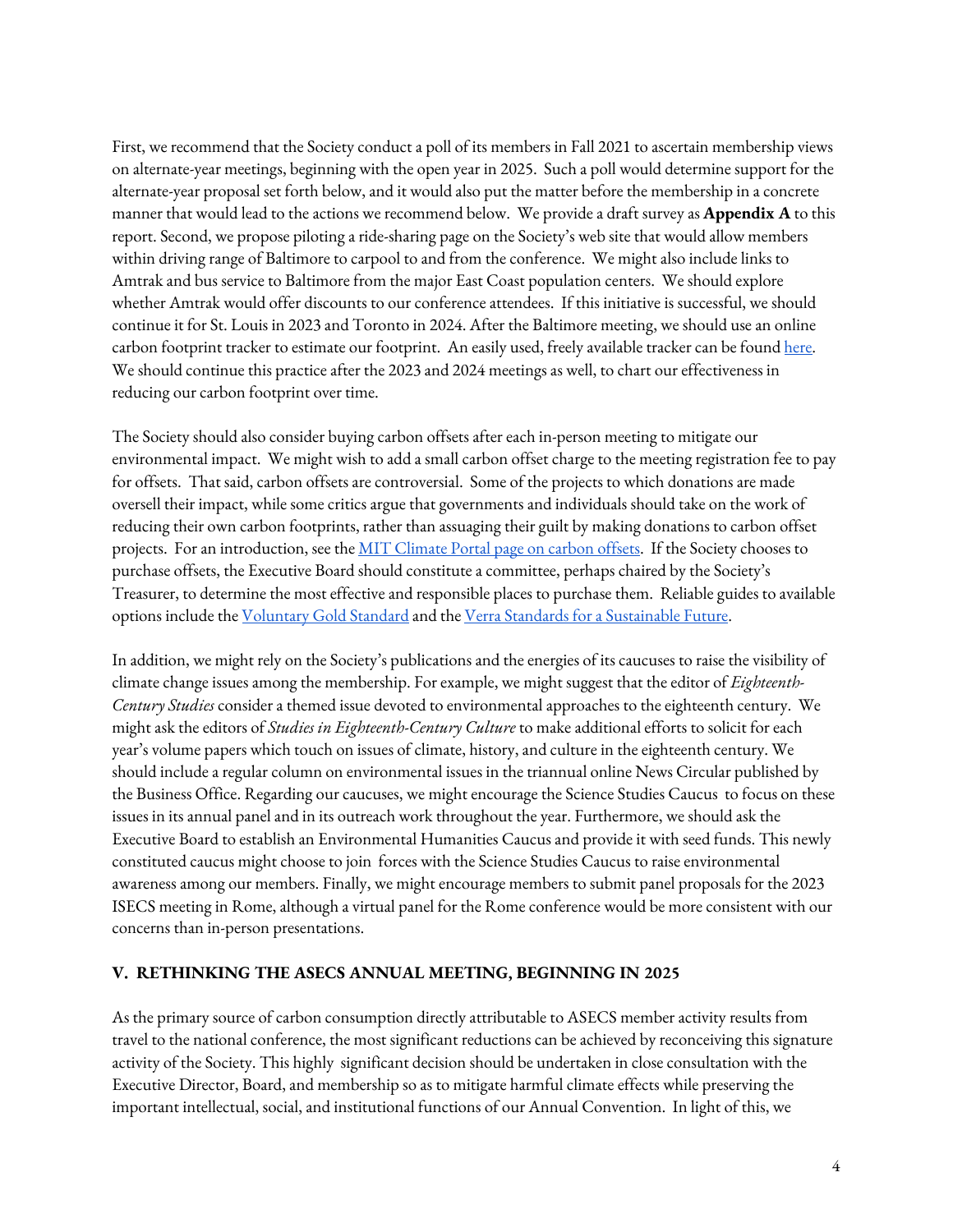propose three cycles of an alternating-year Annual Convention format. Under this proposal, **in-person annual meetings would occur every other year from 2025-2030**. This means that following the 2024 meeting in Toronto, ASECS would not organize an in-person meeting in 2025. Similarly, following the 2026 meeting in Philadelphia, 2027 would also be a year without an in-person ASECS meeting. Following the 2028 in-person meeting (location TBD), the final year of the experimental remote-conference series would fall in 2029. Permanent changes to how the Society conducts its Annual Convention can then be debated in light of the effectiveness of experimental formats in meeting pre-established goals.

In years during this experimental period when the Annual Convention would be in person (2026 in Philadelphia, 2028, and 2030), the Society has an opportunity to reconsider often-overlooked accessibility issues that achieved greater visibility as a result of the COVID-mandated remote meeting in 2021. As hybrid conference models present a set of challenges which differ in important ways from fully remote or fully inperson gatherings, protocols around hybrid participation (in order to accommodate those who do not wish to participate in person, whether for logistical, health-related, or other reasons) will need to be carefully assessed in terms of their feasibility, cost, and impact on scholarship. Creative advanced planning (and data collection for post-event assessment) can help the Society confront these challenges with a variety of strategies, including recording keynote lectures for asynchronous viewing or designating certain panels as online-only, even during in-person years.

The years in which ASECS does not organize an in-person Annual Convention, the Society has an opportunity to re-think the future forms of its scholarly community by organizing activities that meet both established and emerging needs in eighteenth-century humanistic inquiry. As ASECS 2021 has shown, remote conferences can be successfully modeled on the in-person experience via video conferencing software, essentially reproducing traditional panel or roundtable formats for presentation and exchange. Given that the remote-conference industry has only very recently attracted a significant customer base, it is reasonable to expect that software, services, and pricing for this new sector will continue to evolve rapidly - developments that must be taken into account when planning remote gatherings.

Under this scheme, 2025, 2027, and 2029 also present a unique opportunity to re-think the modalities of our scholarly exchange, up to and including the possibility of *not* holding a traditional-style remote conference that takes place in spring over the course of one intensive week. Possibilities for fundamentally re-thinking this aspect of the Society's activities are numerous, and deserve in-depth evaluation and debate well in advance of implementation. In considering how to perform new models of scholarly exchange, we strongly recommend participation (and, where possible and appropriate, leadership) from emerging scholars and graduate students, as these colleagues are often the most versed in the affordances of new technologies and potentially have the longest-term stake in the future practices of the Society. At the same time, there is an important equilibrium to maintain, in order to ensure that innovative formats do not exacerbate generational divides or perceived status inequalities, but rather serve to foster meaningful dialogue that advances the Society's diverse research on the eighteenth-century world. Buy-in at all levels of the profession is essential for these kinds of initiatives to fulfill their environmental and intellectual promise, and strategies to promote participation from the totality of our membership, from senior scholars to graduate students, should figure into the conceptualization and design of proposals for these years. Possibilities for series or one-off events include sessions predicated on mentoring, in which established researchers work with junior colleagues to develop both content and presentation skills; earlycareer working sessions; structured debates around particular publications or ideas; collaborative or additive digital conversations that develop asynchronously; and formats that experiment with longer or shorter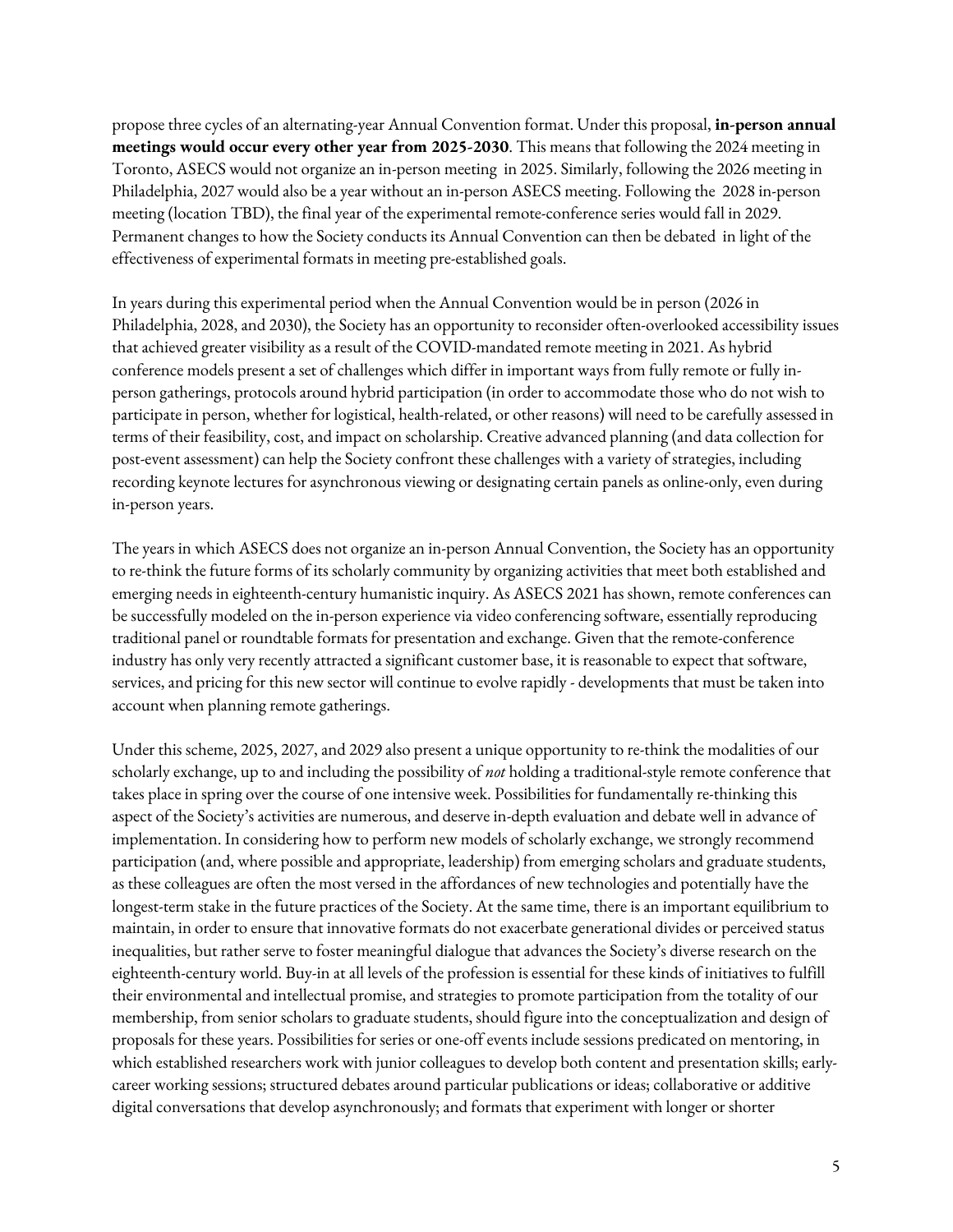interventions, graphically oriented communication, or other digital artifacts. See also the NAVSA and ASLE experiences referenced in Section III above for further ideas. We imagine that the Society's Program Committee in 2025, 2027, and 2029 will take the lead in implementing these proposals. We urge the Program Committees in these years to experiment with different formats each time, so that the Society will have a robust set of options to consider when deciding whether to adopt this alternating format permanently.

These are highly consequential proposals that have the potential to re-shape how the Society conceives of its work, and how the membership perceives its relationship to the Society. As such, careful planning and consultation well in advance of adopting any potential changes in 2025 is an urgent and important task. Should ASECS decide to move forward with soliciting or studying proposals for re-thinking its in-person conferences, or for new ideas around participation in remote events, we strongly urge that metrics and data collection be a prominent prerequisite for all proposals. In addition to contextually specific data collection for evaluating individual experimental formats, a uniform subset of questions and/or data collection rubrics should be developed to permit cross-comparison of divergent models, in the interest of guiding future discussions around more permanent changes to the regular practices of the Society.

### **VI. RETHINKING THE RELATIONSHIP BETWEEN THE NATIONAL CONFERENCE AND THE REGIONALS AND AFFILIATES**

Another advantage of alternating in-person years for the ASECS Annual Convention is that it gives an opportunity for regional and affiliate societies to hold conferences in years when their members will not also be traveling to attend the national meeting. The hope is that this new calendar might help increase participation in regional affiliate society meetings that generally require less carbon-intensive travel for members to attend, as meetings will tend to be geographically closer to their institutional homes, while still encouraging in-person scholarly exchange. In this scenario, care should be taken to avoid the emergence of a two-tier system, in which more senior scholars only ever participate in the national meeting (thus increasing pressure to get a paper accepted, as there will be half as many in-person slots over any given two-year period). ASECS and the regional affiliate societies may wish to coordinate their outreach around these calendar proposals, including targeted appeals or incentivization (e.g., additional special or sponsored panels at regional meetings), as deemed necessary.

It should be noted that the regional and affiliate societies exist independently of the national society. ASECS, therefore, is not in a position to dictate scheduling or format to these groups. Through the ASECS Affiliate Coordinator, however, we can reach out to these societies between now and 2025 to think creatively about how alternating our yearly formats might also benefit them. Might ASECS sponsor sessions at the in-person regional and affiliate societies in 2025, 2027, and 2029? Are there other ways, in terms of advertising, finances, and technical support, that we might collaborate with our affiliates?

To begin to assess the views and needs of the regional and affiliate societies, Affiliates Coordinator Rivka Swenson, one of the co-authors of this report, conducted a survey of these groups earlier this year. Of the thirtyone societies and organizations under her purview, sixteen responded. Three critical issues emerged. First, almost half of the respondent societies (43.8%) did not hold any kind of meeting or event at all during the pandemic, even virtually. Second, the overwhelming majority of respondents envision a future for their respective societies that consists of holding hybrid annual meetings and/or meeting on a reduced schedule . Only three respondents of the sixteen said they would continue to hold exclusively face-to-face meetings. Third,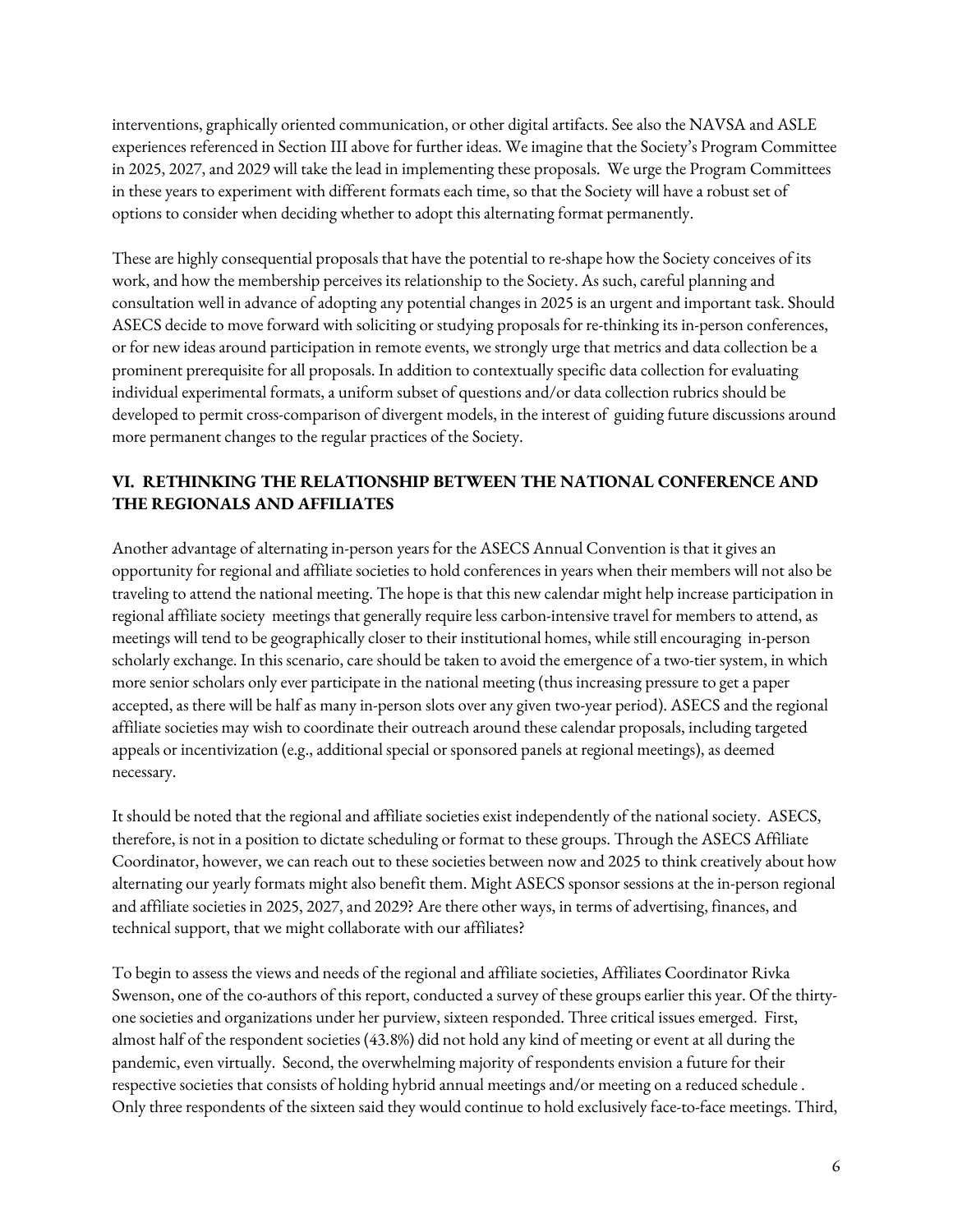when asked which factors were leading them to consider a hybrid or virtual model going forward, 56% of the respondents indicated that cost was an important factor, while 43.8% noted the importance of increased accessibility in leading them to consider these options.

The survey also revealed that everyone likes having some interaction in person. Even so, most people are open to thinking about reducing their carbon footprint. Most respondents are willing to consider joining forces with another society for a meeting. Interestingly, given a list of societies to choose from, half the respondents said they would like to meet jointly with ASECS itself. Finally, most of the respondents had not thought about the pragmatic or financial costs of adding a virtual component. Those who had, though, are keenly concerned that there might be steep financial costs and outlays of labor. Some suggested that ASECS might help in these areas, whether it be providing technical support, granting subsidies, or other options.

Alison Conway, another co-author of this report who has just stepped down from the presidency of the Canadian Society for Eighteenth-Century Studies (CSECS), polled her membership last spring regarding the possibility of holding biennial meetings, alternating years with ASECS. She received thirteen responses, eleven of which were wholly positive regarding this option, while two expressed ambivalence. Respondents noted what would be lost in the absence of meetings, including in particular networking opportunities for graduate students and early career faculty. But they also remarked on the greater accessibility afforded by virtual meetings and the opportunity for alternative kinds of webinars when meeting remotely. Possibilities include sessions for PhDs pursuing non-academic careers and independent scholars who want to remain connected to eighteenthcentury studies but lack the funding and support that would allow them to attend meetings in person.

In short, the results of these two surveys suggest an interest on the part of regional and affiliate societies in coordinating scheduling and logistics with ASECS. We should use the 2022-2024 period leading up to our proposed six-year experiment to explore ways in which we might work together with the regional and affiliate societies to reduce our collective carbon footprint while increasing accessibility and affordability for colleagues across North America.

## **VII. BIBLIOGRAPHY**

- Black, A. L. et al, "Engendering belonging: Thoughtful gatherings with/in online and virtual spaces," *Gender and Education* 32.1 (2020): 115–129.
- Conti, Meredith, "Slow Academic Travel: An Antidote to "Fly Over" Scholarship in the Age of Climate Crisis," *Theatre Topics* 31.1 (March 2021): 17-29.
- Davies, Aled et al., "Covid-19, online workshops, and the future of intellectual exchange," *Rethinking History*, 25:2 (2021): 224-241
- Hiltner, Ken. "A Nearly Carbon-Neutral Conference Model." N.d. Web. 30 July 2021.
- Klöwer, Milan, et al., "An analysis of ways to decarbonize conference travel after COVID-19," *Nature* (15 July 2020)
- Levine, Caroline, etal.**,** "Reducing the Carbon Footprint of Academic Travel**,**" *Inside Higher Ed* 18 **(**April 2019**)**
- Raby, Cassandra and Joah Madden, "Moving Academic Conferences Online: Aids and Barriers to Delegate Participation," *Ecology and Evolution* 11 (2021): 3646-3655
- Spinellis, Diomidis and Panos Louridas, "The Carbon Footprint of Conference Papers" *PLoS ONE* 8.6 (26 June 2013)